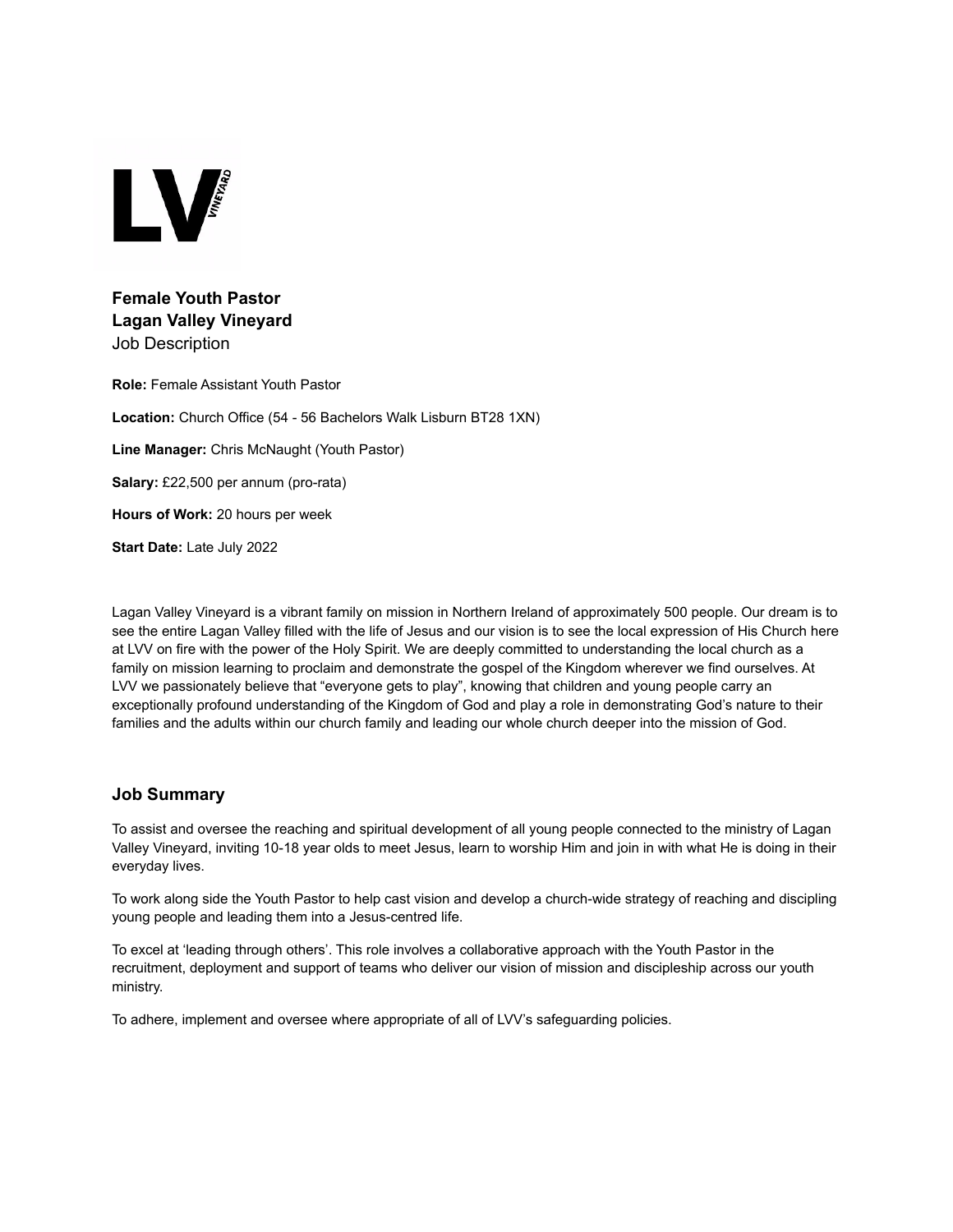# **Key Responsibilities**

## *Vision and Strategy*

- *Promotion of youth ministry through effective communication of values, vision and stories with young people, parents and the wider church community.*
- *Execution of our youth strategy to equip young people to follow Jesus and join in with what He is doing in their schools, neighbourhoods and friendship circles.*
- *To pioneer, oversee and lead programmes to pastorally care for and disciple females aged 10-18.*

## *Teams and Volunteers*

- *Continuously identify, recruit, train and release volunteers to serve our youth according to their giftedness and competency with specific focus on female volunteers.*
- *Continually develop an 'everyone gets to play' culture, through the recruitment of volunteer leaders who carry LVV's culture and who can effectively multiply that in others.*
- *Management and communication of rotas, compliant with required leadership ratios to ensure safety of children and young people, as well as a positive experience of service.*

### *Youth Environments*

- *To work alongside the Youth Pastor to curate a sustainable rhythm of events, discipling programmes, resources and experiences that lead teenagers, particularly females into a Jesus-centred life.*
- *To help implement a youth small group structure to disciple, equip and pastorally care for teenagers with specific focus on females.*
- *Oversight of environments to ensure that volunteer leaders and teams have all they need to deliver programmes effectively. This includes briefing teams ahead of Sunday as well as programme times, set up, take down and sign in/pick up systems.*
- *Ensuring each environment and aspect of ministry is easily accessible and welcoming to all young people.*
- *To help deliver schools based programmes across the region.*

### *Safeguarding and Administration*

- Uphold all church policy regarding children and young people.
- *Working alongside Youth Pastor in management of children and youth budget, in line with LVV finance policies.*
- *Periodically we expect there to be other duties not listed above that this role will require.*

The list of duties contained above is not intended to be exhaustive. Other duties not listed above may be required from time to time and it is a condition of employment that the post-holder be willing to undertake *other reasonable duties as may be required from time to time.*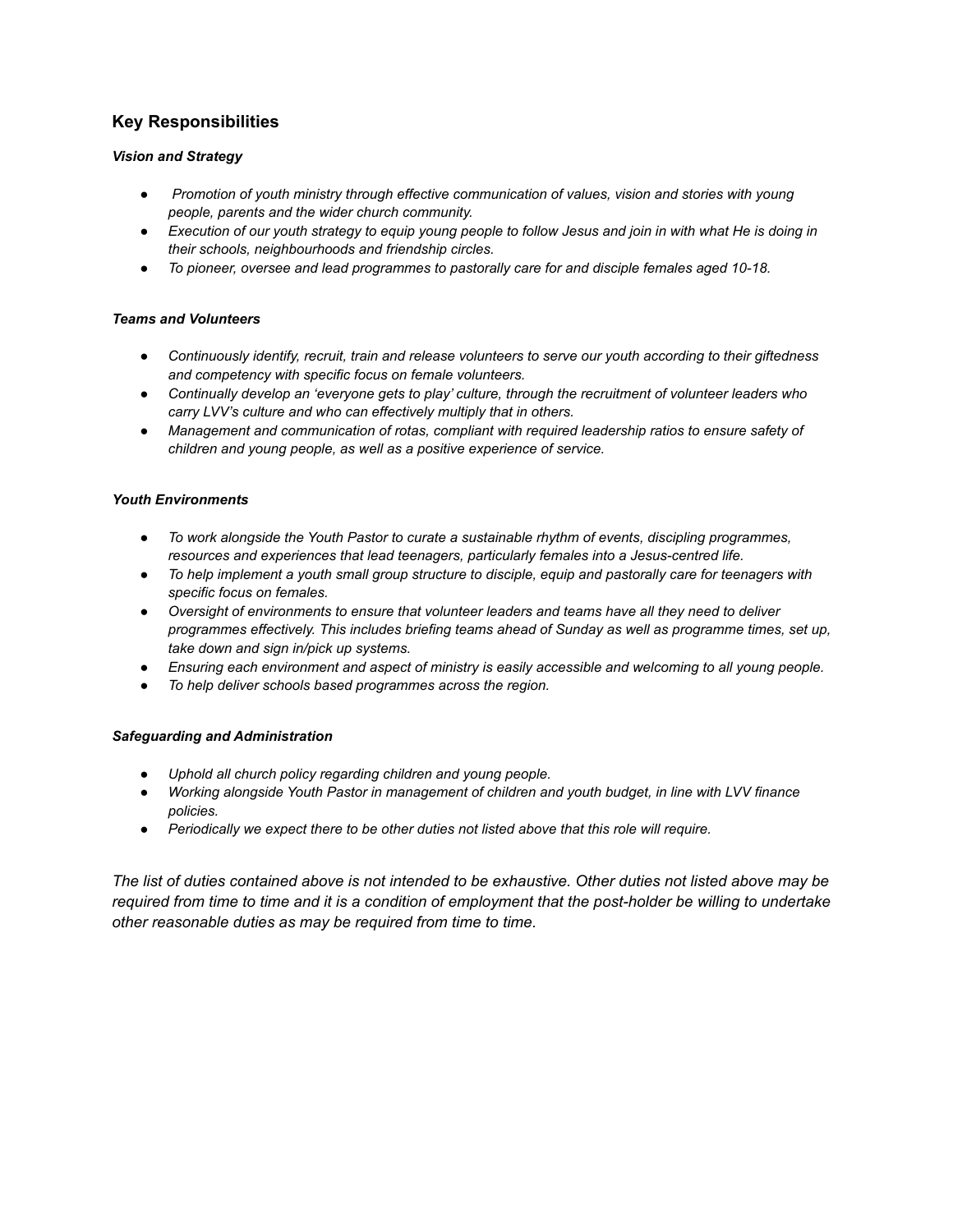# **Personal Specifications**

|                                | <b>Essential</b>                                                                | <b>Desirable</b>                                         |
|--------------------------------|---------------------------------------------------------------------------------|----------------------------------------------------------|
| <b>Qualifications</b>          | 5 x GCSEs (or equivalent) at grade C or                                         | Engaged in or completed formal youth                     |
|                                | above                                                                           | ministry creditiation                                    |
|                                |                                                                                 | Engaged in or completed formal child                     |
|                                |                                                                                 | development training                                     |
|                                |                                                                                 | Engaged in or completed formal                           |
| <b>Experience</b>              | 3 years experience in leading or                                                | Theological study<br>Experience in providing training to |
|                                | coordinating (in a paid or voluntary                                            | volunteers                                               |
|                                | capacity) youth ministry.                                                       |                                                          |
|                                | Experience in working with volunteers                                           | Experience in coordinating events                        |
|                                |                                                                                 | <b>Experience in Child Protection Policy</b>             |
|                                | Experience in curating youth ministry<br>programmes.                            | work and implementation                                  |
|                                |                                                                                 | Launching new ministries in a church                     |
|                                |                                                                                 | context                                                  |
| <b>Skills</b>                  | Excellent written, email and verbal                                             | Experience in social media                               |
|                                | communication skills                                                            | communication                                            |
|                                | Able to work on own initiative                                                  |                                                          |
|                                | Able to work as part of a team                                                  |                                                          |
|                                | Able to understand and follow policies                                          |                                                          |
|                                | and procedures                                                                  |                                                          |
|                                | Leadership skills                                                               |                                                          |
|                                | Public speaking skills                                                          |                                                          |
|                                | Strategic skills                                                                |                                                          |
|                                | Excellent organisational skills                                                 |                                                          |
|                                |                                                                                 |                                                          |
|                                |                                                                                 |                                                          |
| Personal /<br><b>Character</b> | Demonstration of faith in Jesus and<br>practice of Lagan Valley Vineyard's      |                                                          |
|                                | Statement of Faith.                                                             |                                                          |
|                                |                                                                                 |                                                          |
|                                | Willingness and ability to communicate<br>your own story of your faith journey. |                                                          |
|                                | Willingness and ability to express                                              |                                                          |
|                                | Lagan Valley Vineyard's unique values                                           |                                                          |
|                                |                                                                                 |                                                          |
|                                |                                                                                 |                                                          |
|                                | and priorities.                                                                 |                                                          |